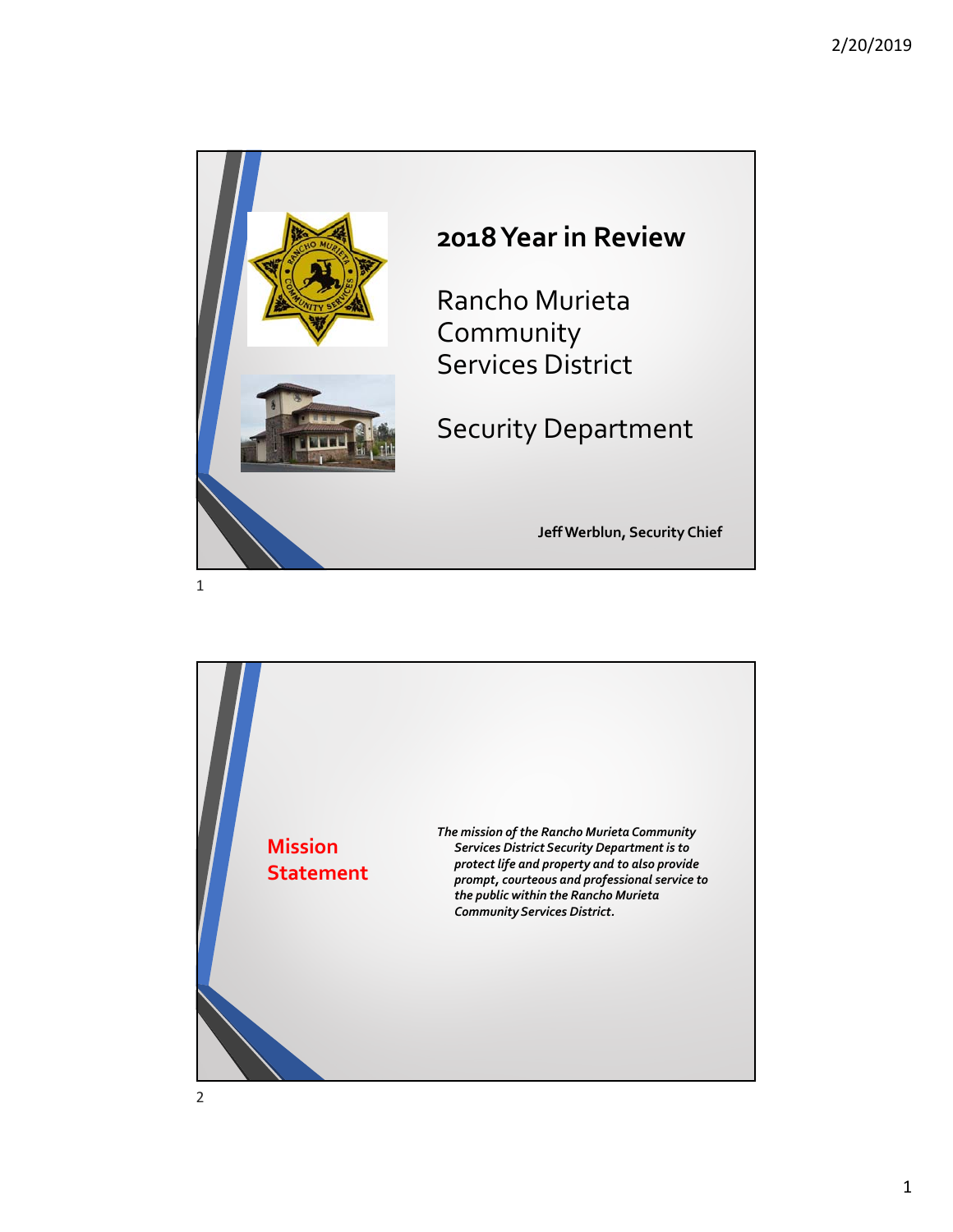

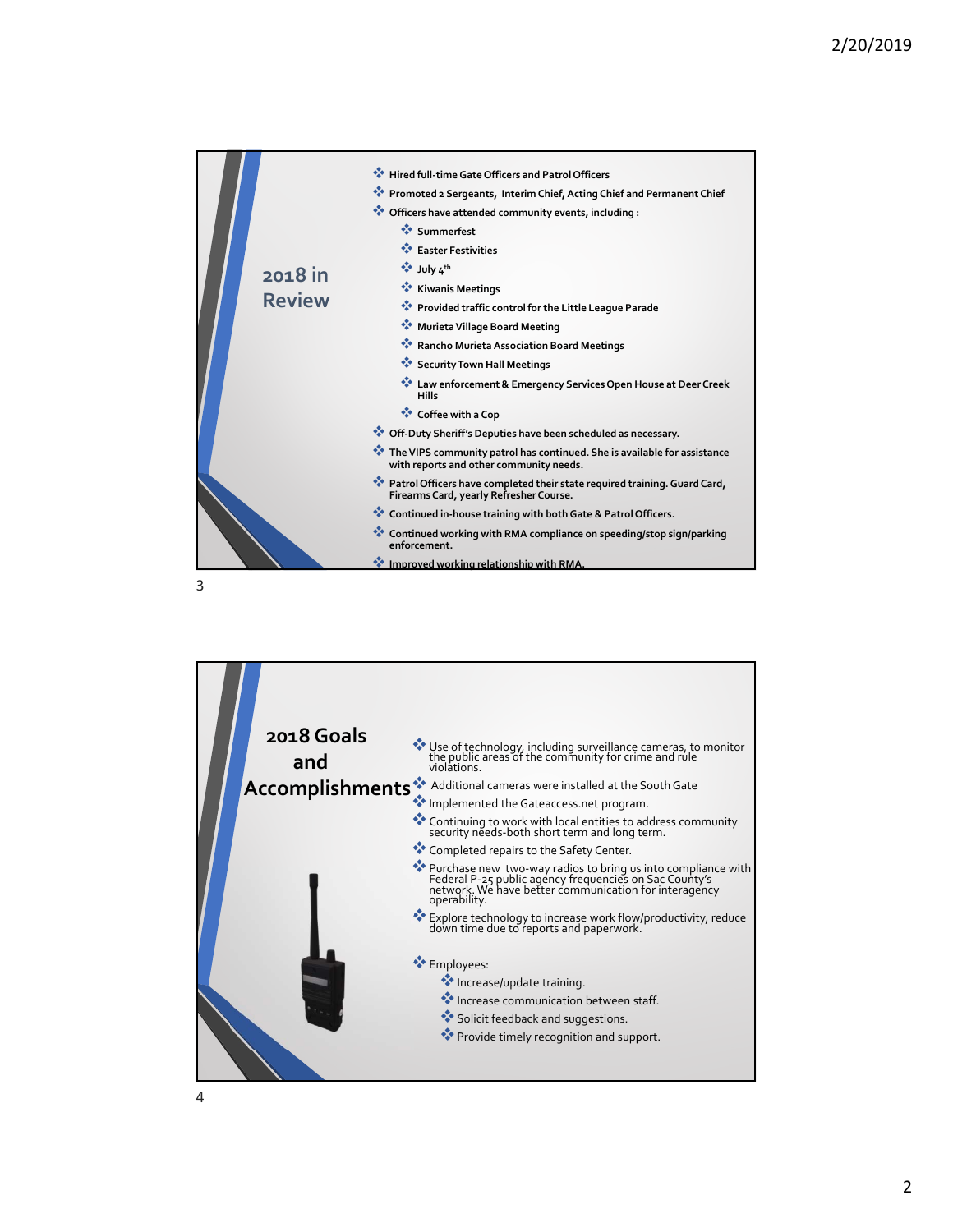



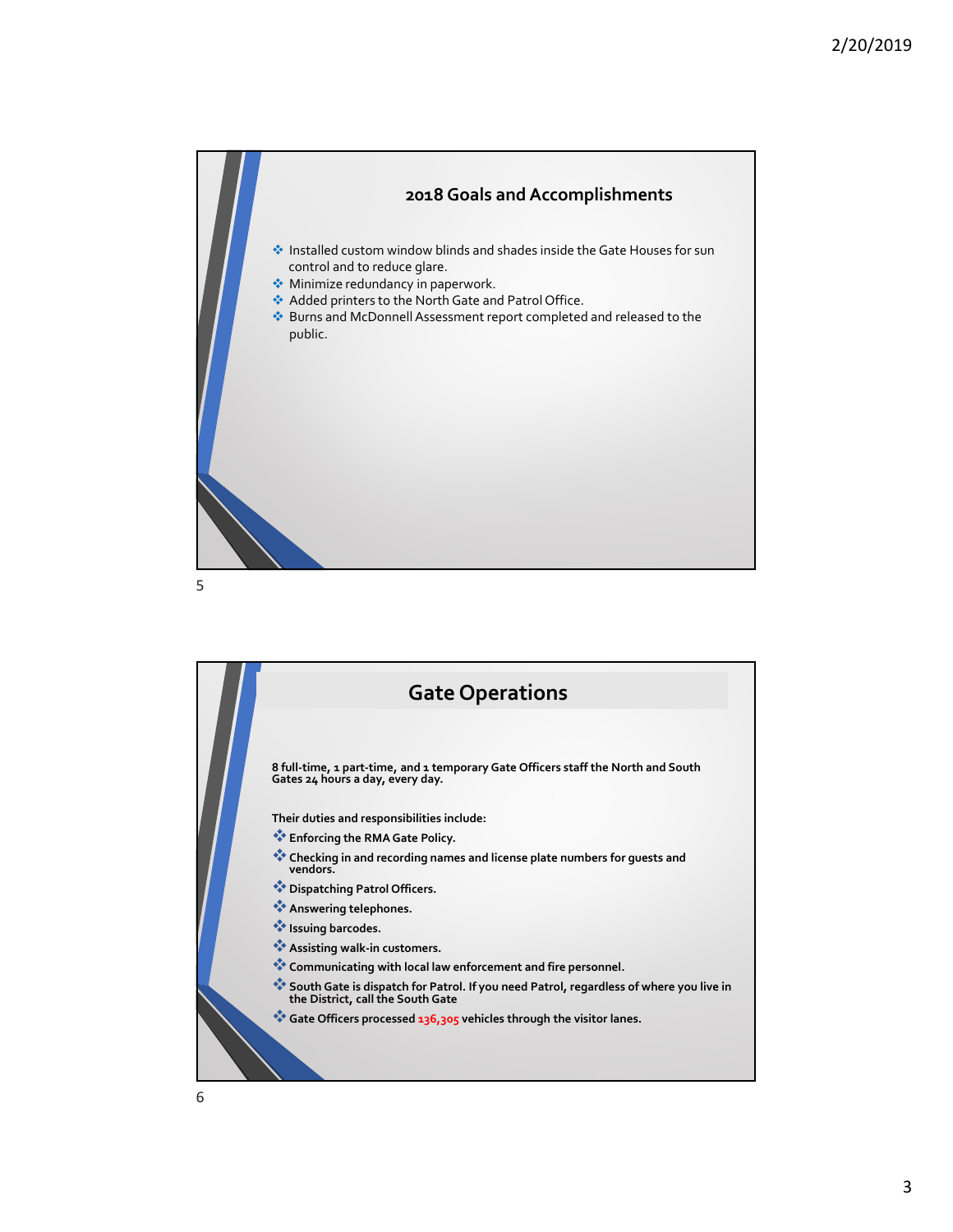

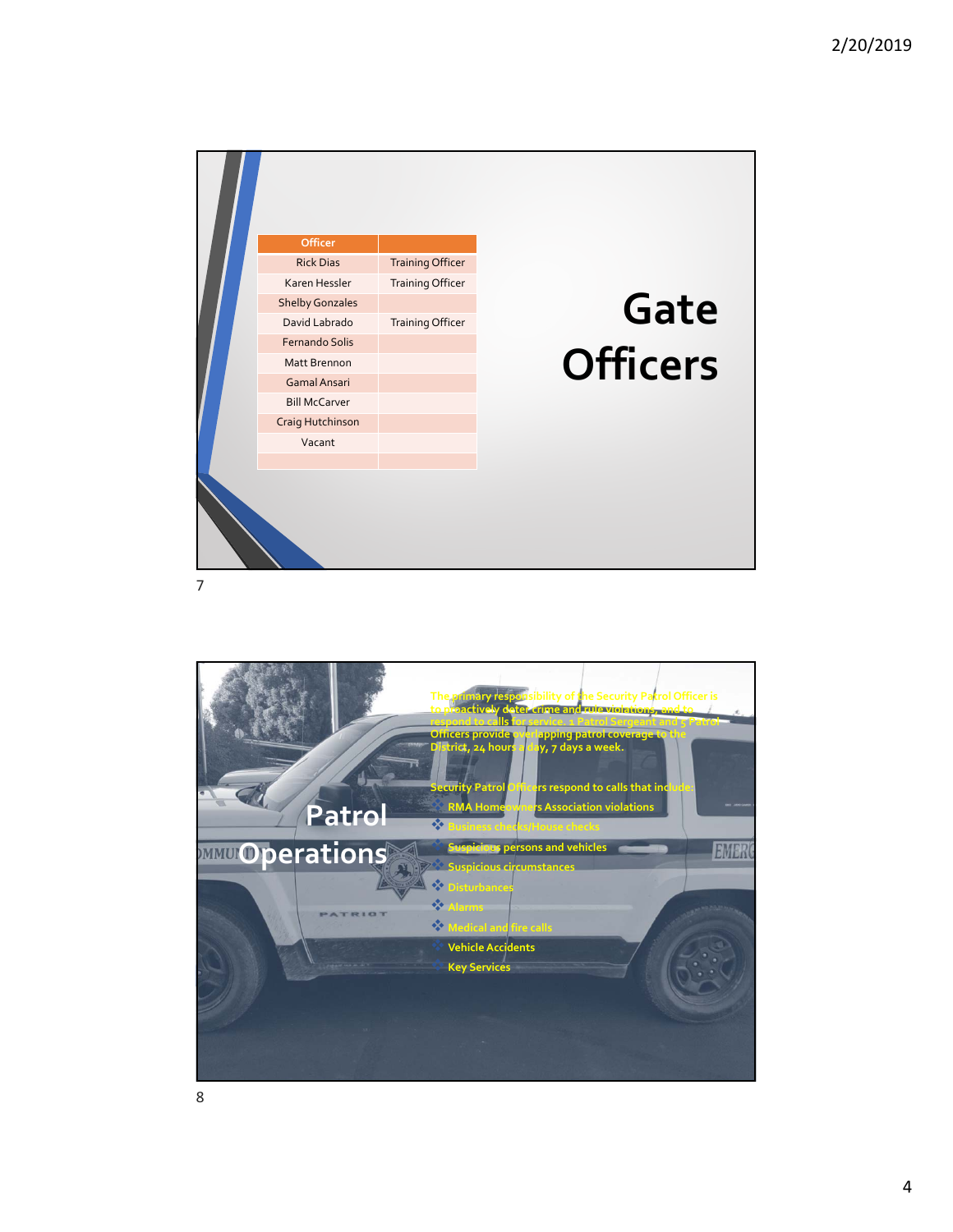

| <b>Most Common Calls for Service</b>  |      |
|---------------------------------------|------|
| <b>Key Service</b>                    | 1343 |
| <b>Business Checks</b>                | 1430 |
| RMA Complaints/Violations             | 504  |
| Vehicle Related                       | 447  |
| Suspicious Vehicles                   | 73   |
| <b>Public Assists</b>                 | 237  |
| Loose/Barking Dogs                    | 154  |
| Alarms                                | 156  |
| <b>Crime Complaints</b>               | 280  |
| Suspicious Circumstances/People       | 138  |
| <b>Malicious Mischief</b>             | 4    |
| Extra Patrol/House Checks             | 518  |
| Outside Agency Assists (SSD/CHP/Fire) | 161  |
| Total Incidents Security Handled 6985 |      |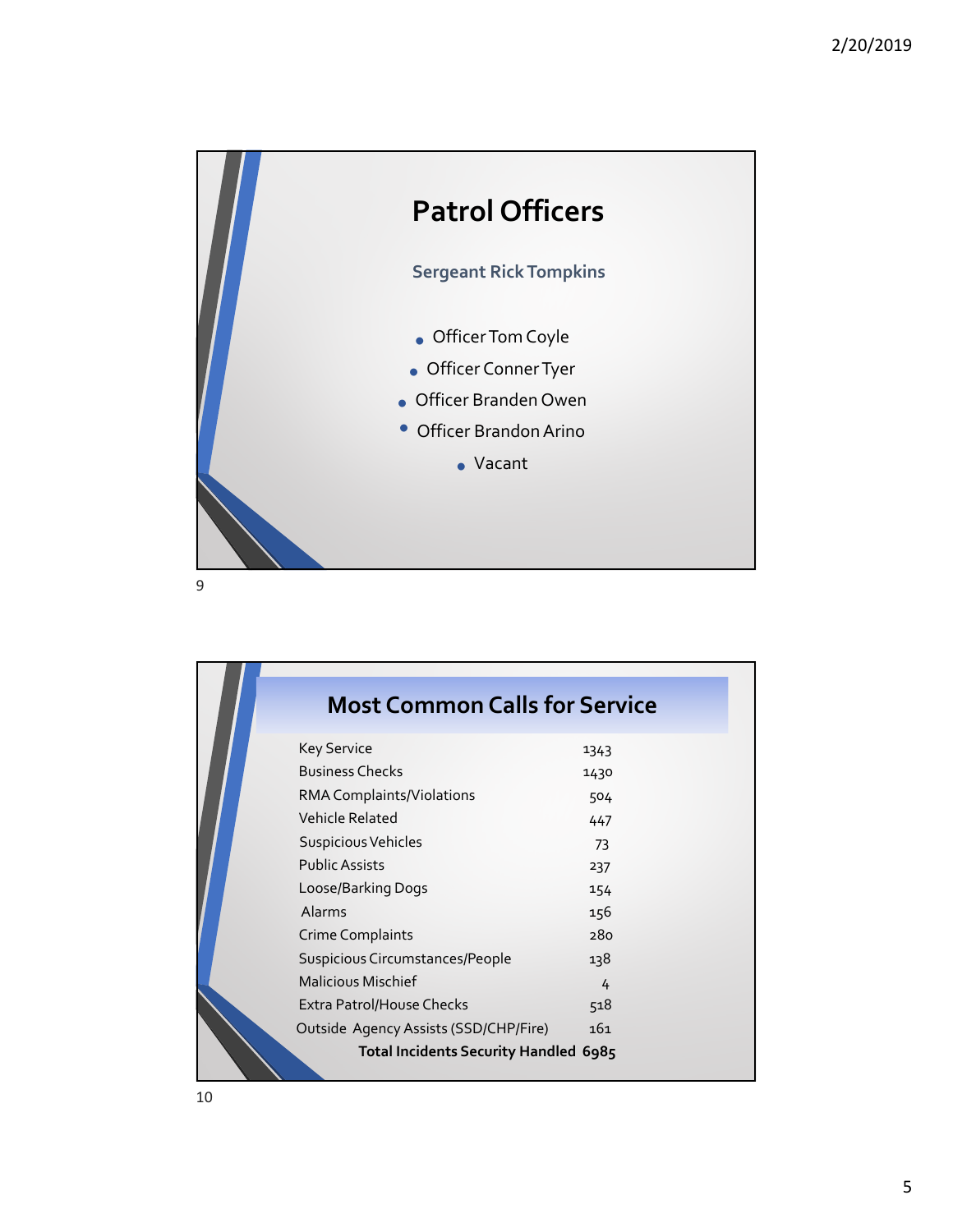|            | <b>Crime Complaints</b> |                |                |  |
|------------|-------------------------|----------------|----------------|--|
|            |                         | 2016           | 2018           |  |
|            | <b>DUI</b>              | $\overline{7}$ | 3              |  |
|            | Vehicle Theft           | 3              | $\overline{2}$ |  |
|            | <b>Burglary</b>         | $\overline{2}$ | 10             |  |
|            | Theft                   |                | 10             |  |
|            | Robbery                 |                | $\mathbf{1}$   |  |
| $\sqrt{2}$ | Assault & Battery       | $\overline{3}$ | 14             |  |
|            | Weapon/Gun Shots        | $\mathbf{1}$   | 9              |  |
|            | Trespassing             |                | 94             |  |
|            | Alcohol/Drugs           |                | 5              |  |
|            | Vandalism               | $\overline{3}$ | 14             |  |

| <b>RMA Non-Architectural Rule</b><br><b>Observe &amp; Report Citations</b> |      |              |  |  |  |
|----------------------------------------------------------------------------|------|--------------|--|--|--|
|                                                                            | 2016 | 2018         |  |  |  |
| Stop Sign                                                                  | 88   | 268          |  |  |  |
| Driveway Parking                                                           | 70   | 207          |  |  |  |
| Speeding                                                                   | 29   | 563          |  |  |  |
| Twice Limit/Use of Streets                                                 |      | 12           |  |  |  |
| <b>Unlicensed Driver</b>                                                   |      | 3            |  |  |  |
| Overnight Street Parking                                                   | 89   | 215          |  |  |  |
| <b>Bonfires</b>                                                            |      | 6            |  |  |  |
| <b>Guest Without Resident</b>                                              |      | $\mathbf{3}$ |  |  |  |
| <b>Guest Parking</b>                                                       | 26   | 20           |  |  |  |
| Park Hours                                                                 | 39   | 14           |  |  |  |
| <b>Total</b>                                                               | 341  | 1304         |  |  |  |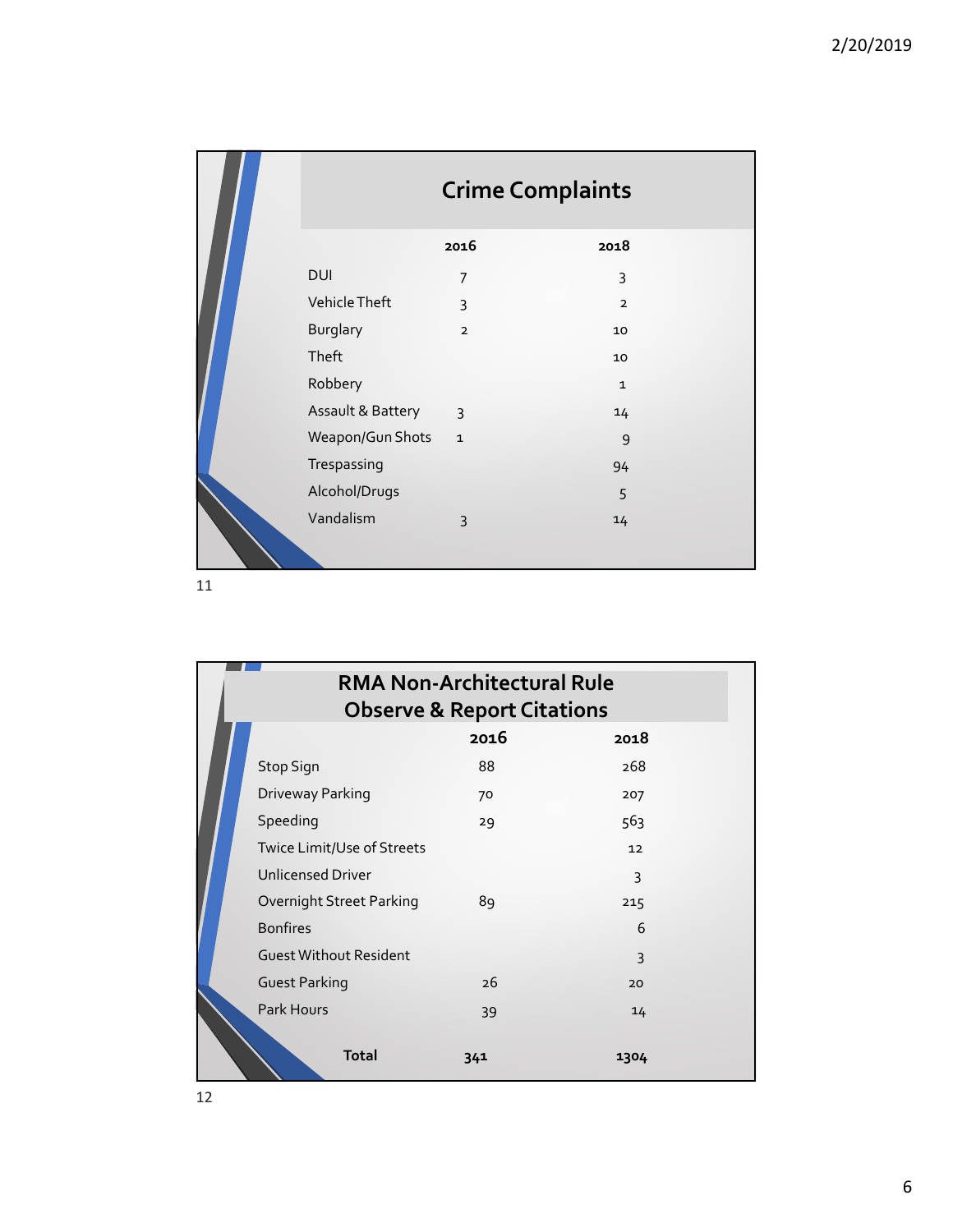| <b>RMA Non-Architectural Rules</b><br><b>Complaints/Admonishments</b> |      |      |  |  |  |
|-----------------------------------------------------------------------|------|------|--|--|--|
|                                                                       | 2016 | 2018 |  |  |  |
| Loose/Off Leash Dogs                                                  | 297  | 96   |  |  |  |
| Speeding                                                              | 97   | 43   |  |  |  |
| <b>Barking Dogs</b>                                                   | 125  | 148  |  |  |  |
| <b>Stop Sign</b>                                                      | 89   | 14   |  |  |  |
| Parking                                                               | 64   | 18   |  |  |  |
| Unlicensed/Unsafe Driving                                             | 29   | 44   |  |  |  |
| Gate Entrance/Denied Entry                                            | 135  | 375  |  |  |  |
| <b>Total</b>                                                          | 836  | 738  |  |  |  |

13

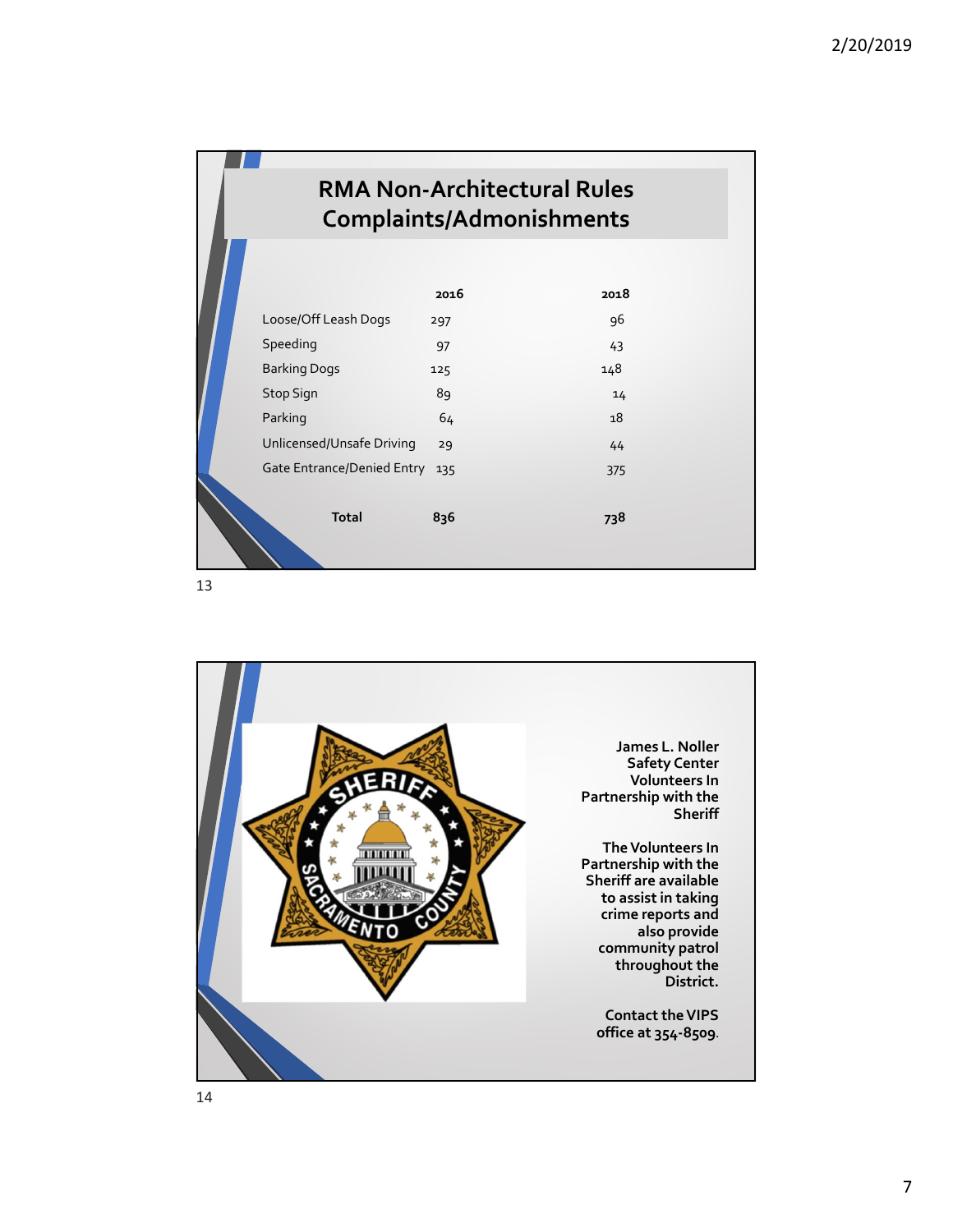